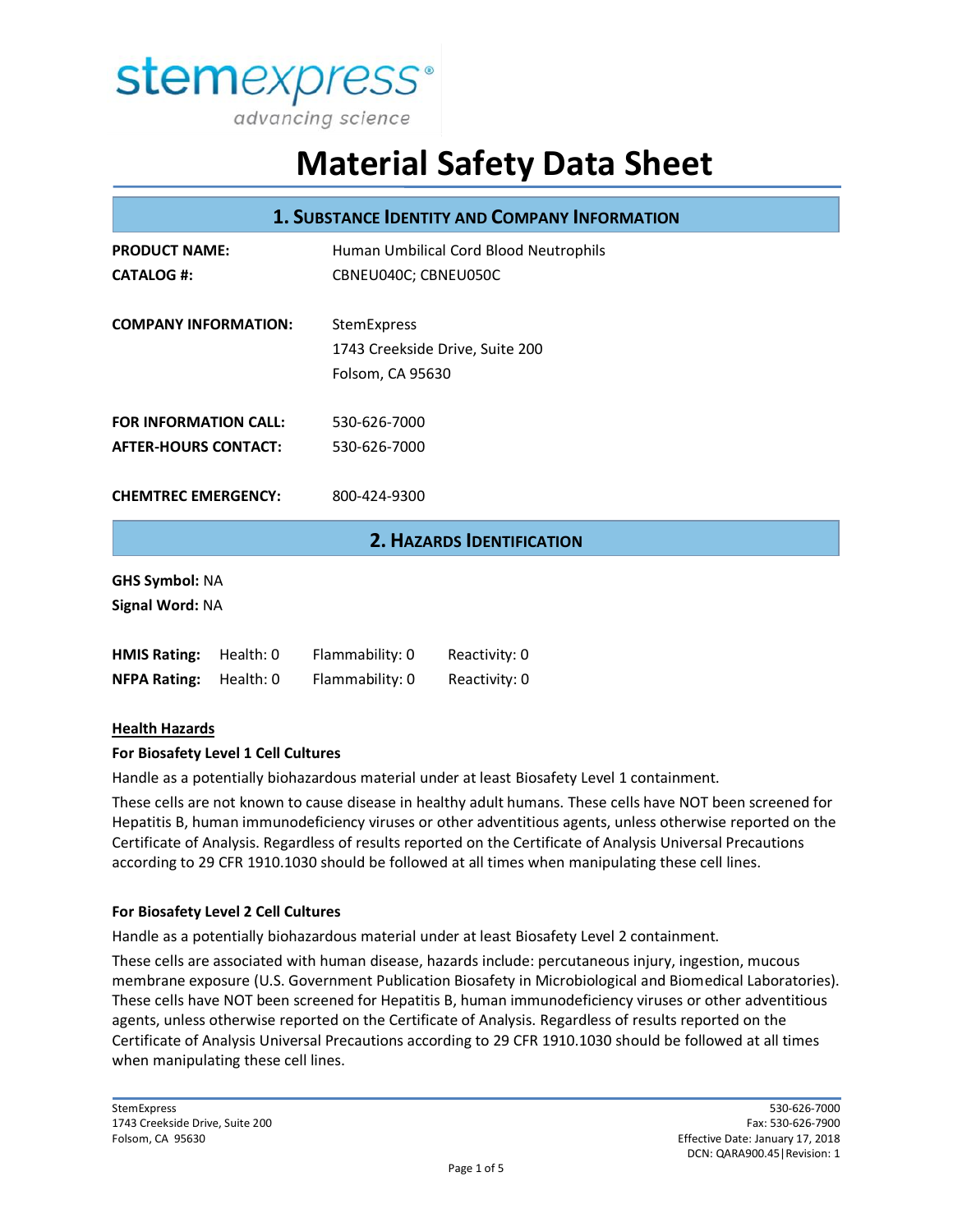

advancing science

# **Material Safety Data Sheet**

#### **Route of Exposure**

**Eye Contact:** Data not available **Skin Contact:** Data not available **Skin Absorption:** Data not available **Inhalation:** Data not available **Ingestion:** Data not available **Parenteral Exposure:** Data not available

### **3. COMPOSITION/INFORMATION ON INGREDIENTS**

#### **Various Animal Cell Cultures at Biosafety Level 1 or 2**

Frozen cells are shipped in liquid cell culture medium, a mixture of components that may include, but is not limited to: inorganic salts, vitamins, amino acids, carbohydrates and other nutrients dissolved in water. Frozen cultures contain a 10% solution of dimethyl sulfoxide (10% DMSO) as a cryoprotectant.

This substance contains no ingredients at concentrations to be considered hazardous as defined by OSHA 29CFR 1910.1200 however this product should be handled according to good lab practices, with proper personal protective equipment, proper engineering controls and within the parameters of the purchaser's chemical hygiene plan.

# **4. FIRST AID MEASURES**

#### **Report to your Safety Office and Seek Medical Attention as Soon as Possible**

**Ingestion**: If person is unconscious seek emergency medical attention; never give anything by mouth to an unconscious person. If the person is conscious wash mouth out with copious amounts of water and call a physician. Do not induce vomiting unless directed to do so by a physician.

**Inhalation**: If person is unconscious seek emergency medical attention, if person is conscious remove to fresh air and call a physician.

**Dermal Exposure:** Immediately wash skin with copious amounts of water followed by washing with soap and copious amounts of water. Remove all contaminated clothing.

**Eye Exposures:** Flush eyes with copious amounts of water for at least 15 minutes with eyelids separated and call a physician.

**Puncture Wound:** Wash thoroughly with soap and water. Allow to bleed freely. Call a physician.

**Notes to Physician**: Treat symptomatically and supportively.

# **5. FIRE FIGHTING MEASURES**

**General:** Wear self-contained breathing apparatus in pressure demand, MSHA/NIOSH approved. During a fire, irritating and toxic gases may be generated by thermal decomposition.

**Extinguishing Media:** Water spray, carbon dioxide, dry chemical powder, Halon (where regulations permit), or appropriate foam.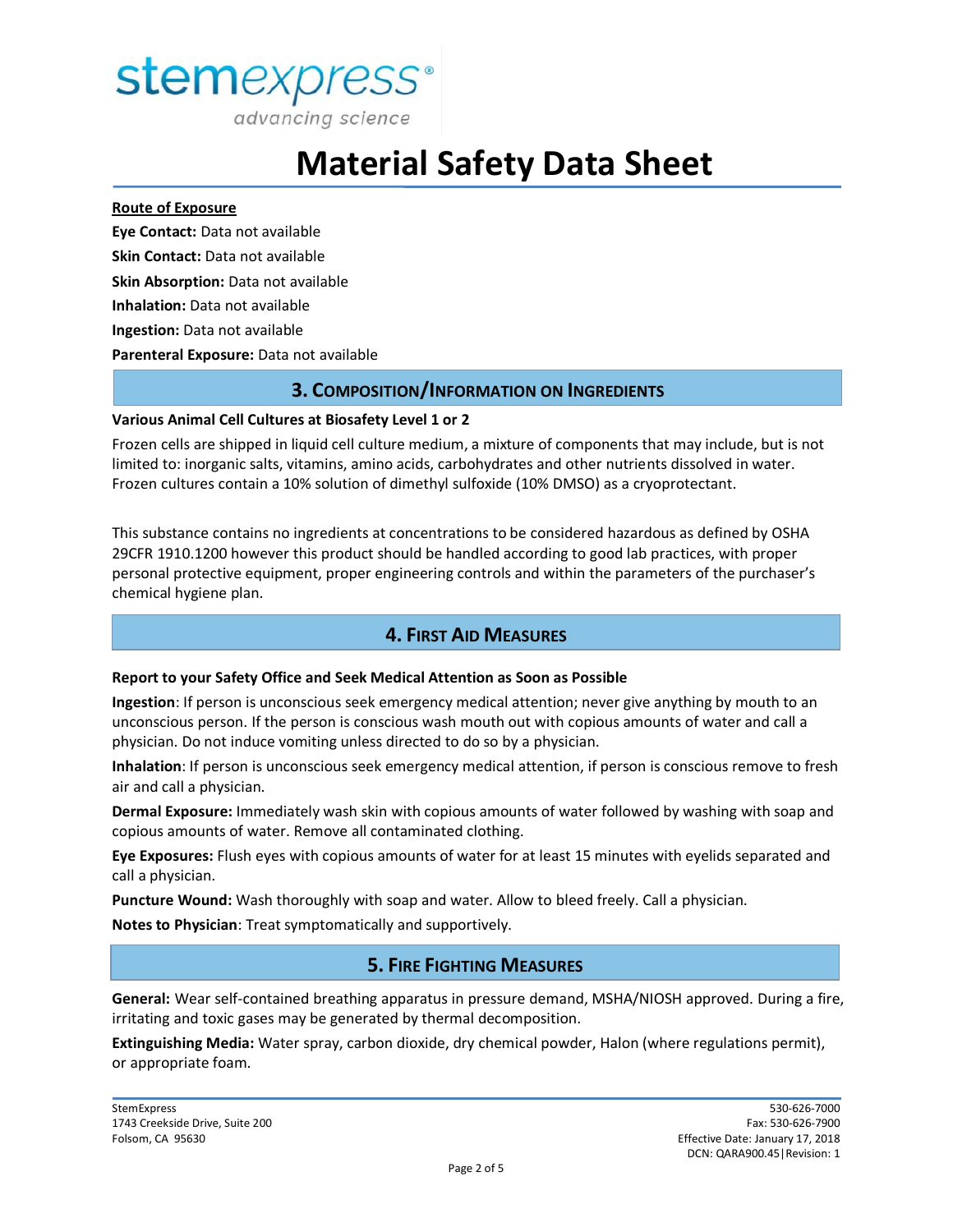

**Autoignition Temperature:** N/A **Explosion Limits:** N/A **Flash Point:** Data not available

## **6. ACCIDENTAL RELEASE MEASURES**

**Use Personal Protective Equipment:** Including chemical splash goggles, chemical resistant gloves, and appropriate clothing to prevent skin exposure. In addition, a respiratory protection program that complies with OSHA 29 CFR 1910.134 and ANSI Z88.2 requirements or European Standard EN 149 must be followed whenever workplace conditions warrant respirator use.

#### **Methods for Cleaning Up**

**Patient/Victim:** Wash with soap and water. Work clothes should be laundered separately. Launder contaminated clothing before re-use. Do not take clothing home.

**Equipment/Environment:** Allow aerosols to settle; wearing protective clothing, gently cover spill with paper towel and apply 1% sodium hypochlorite, starting at perimeter and working towards the center; allow sufficient contact time before clean-up (30 min).

**Note: The use of additional PPE may be necessary for cleaning solutions.**

#### **7. HANDLING AND STORAGE**

Handle and store according to instructions on product information sheet and label.

**Special Requirements:** Follow established laboratory procedures when handling material.

#### **8. EXPOSURE CONTROLS AND PERSONAL PROTECTION**

**Engineering Controls:** The use and storage of this material requires user to maintain and make available appropriate eyewash and safety shower facilities. Use fume hood or other appropriate ventilation method to keep airborne concentrations a low as possible.

**Personal Protective Equipment:** Including safety glasses or goggles, chemical resistant gloves, and appropriate clothing to prevent skin exposure. In addition, a respiratory protection program that complies with OSHA 29 CFR 1910.134 and ANSI Z88.2 requirements or European Standard EN 149 must be followed whenever workplace conditions warrant respirator use.

**Exposure Limits:** No exposure limits for this material have been established by ACGIH, NIOSH, or OSHA. There are no Vacated OSHA PEL for this material.

### **9. PHYSICAL AND CHEMICAL PROPERTIES**

#### **Physical State:** Frozen or freeze dried

No Information is available for PH, Vapor Pressure, Vapor Density, Evaporation Rate, Viscosity, Boiling Point, Freezing/Melting Point, Odor Threshold, Decomposition Temperature, Solubility, Specific Gravity/Density, or Molecular Weight.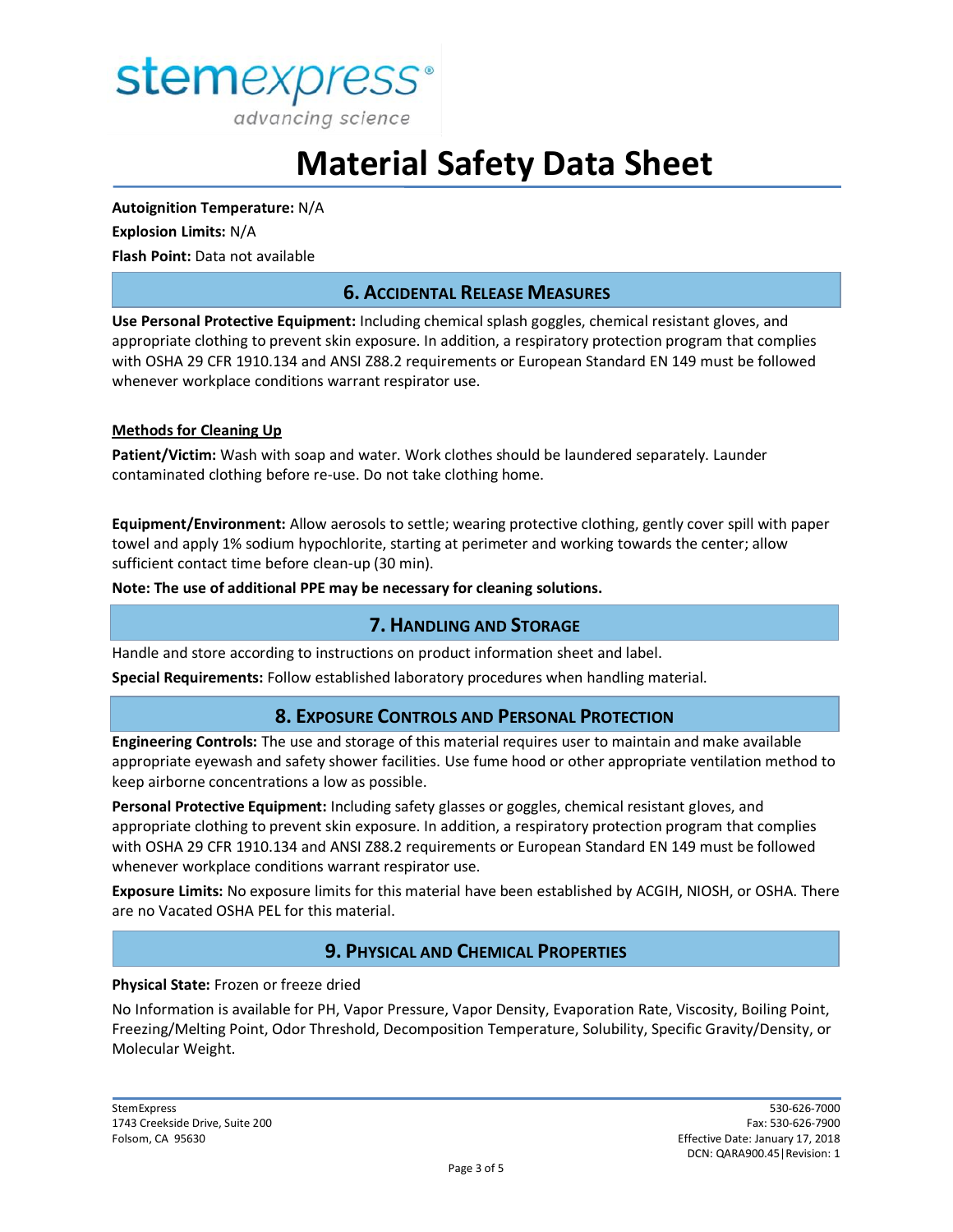

## **10. STABILITY AND REACTIVITY**

**Chemical Stability:** Stable **Conditions to Avoid:** No information available **Incompatibility:** No information available **Hazardous Decomposition/By-Products:** No information available **Hazardous Polymerization:** Will not occur

## **11. TOXICOLOGICAL INFORMATION**

**Toxicity Data:** Data not available

**Effects of Short Term Exposure:** Data not available

**Effects of Long Term or Repeated Exposure:** Data not available

**Sensitization of Product:** Data not available

**Chronic Exposure–Teratogen:** Data not available

**Chronic Exposure–Mutagen:** Data not available

**Chronic Exposure–Reproductive Hazard:** Data not available

No Information was found in relation to: RTECS, LD50/LC50, Carcinogenicity, Epidemiology, Teratogenicity, Reproductive effects, Mutagenicity, or Neurotoxicology.

**Note: The toxicological properties of this substance have not been fully investigated.**

#### **12. ECOLOGICAL INFORMATION**

No ecological information available.

#### **13. DISPOSAL CONSIDERATIONS**

**Waste Disposal Method:** Hazardous waste generators are required to determine if a discarded chemical is classified as a hazardous waste according to 40 CFR Part 261.3. In addition waste generators must consult about and comply with all state and local regulations to ensure compliance.

#### **14. TRANSPORT INFORMATION**

**Land Transport (ADR/RID):** Not a dangerous good in sense of this transport regulation.

**Inland Water Ways Transport (ADN):** Not a dangerous good in sense of this transport regulation. Sea Transport (IMDG): Not a dangerous good in sense of this transport regulation.

**Air Transport (ICAQ-TP / IATA-DGR):** Not a dangerous good in sense of this transport regulation DOT Classification: Not a DOT controlled material (United States)